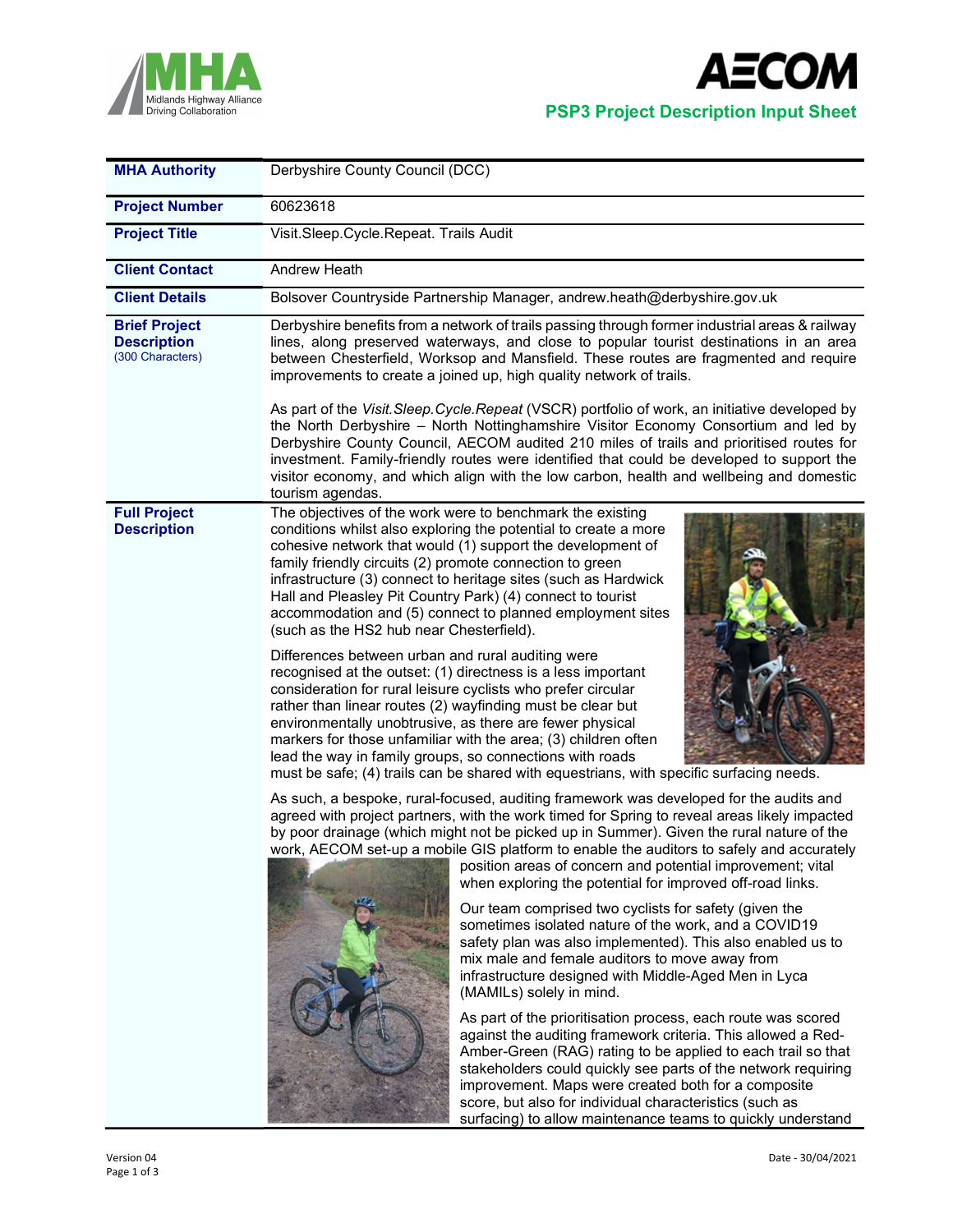



Midlands Highway Alliance<br>
Driving Collaboration<br> **PSP3 Project Description Input Sheet** 

|                                                 | where on the network improvements are required. More strategic improvements (new<br>links) were also identified, to provide a connection to specific offers - such as nearby<br>green infrastructure, tourist destinations, visitor accommodation and employment sites -in<br>order to allow recommendations to be easily filtered for a variety of different funding pots<br>as and when opportunities arise. |  |  |  |  |  |
|-------------------------------------------------|----------------------------------------------------------------------------------------------------------------------------------------------------------------------------------------------------------------------------------------------------------------------------------------------------------------------------------------------------------------------------------------------------------------|--|--|--|--|--|
| <b>Innovation</b>                               | A GIS mobile app was used to collect site data, and provide geo-reference codes to aid<br>back-office analysis.                                                                                                                                                                                                                                                                                                |  |  |  |  |  |
|                                                 | Can this be applied to other MHA projects? $\boxtimes$                                                                                                                                                                                                                                                                                                                                                         |  |  |  |  |  |
| <b>Lean Delivery /</b>                          | <b>Efficiency Savings: £n/a</b>                                                                                                                                                                                                                                                                                                                                                                                |  |  |  |  |  |
| <b>Efficiency Savings</b>                       | Can this be applied to other MHA projects? $\Box$                                                                                                                                                                                                                                                                                                                                                              |  |  |  |  |  |
| <b>Sustainability</b>                           | The project was aimed at improving cycle networks in Derbyshire.                                                                                                                                                                                                                                                                                                                                               |  |  |  |  |  |
| <b>Awards / Customer</b>                        | $\boxtimes$ MHAPSP 3 360 degree Performance Feedback?                                                                                                                                                                                                                                                                                                                                                          |  |  |  |  |  |
| <b>Satisfaction</b>                             | Average Score: 9.1. The project scored 10s on "Brief and Scope" and "Financial Control".                                                                                                                                                                                                                                                                                                                       |  |  |  |  |  |
|                                                 | <b>Additional Comments Received:</b>                                                                                                                                                                                                                                                                                                                                                                           |  |  |  |  |  |
|                                                 | "This is a phenomenal piece of work that will really help to inform and shape a range of<br>projects across the area in the future." Andrew Heath, Bolsover Countryside Partnership<br>Manager                                                                                                                                                                                                                 |  |  |  |  |  |
|                                                 | "This is such a comprehensive piece of work(that) really will provide a roadmap to<br>prioritising and completing the trails network in the VSCR area, in much greater detail than<br>we could ever have hoped for." Gemma Gregory, Senior Project Officer, Derbyshire<br><b>Countryside Service</b>                                                                                                           |  |  |  |  |  |
| <b>Address of Site</b>                          | Multiple Site Project: $\boxtimes$<br>Various                                                                                                                                                                                                                                                                                                                                                                  |  |  |  |  |  |
|                                                 |                                                                                                                                                                                                                                                                                                                                                                                                                |  |  |  |  |  |
| <b>Project Capital</b><br>Value (if applicable) | Estimated: n/a<br>At Completion: n/a                                                                                                                                                                                                                                                                                                                                                                           |  |  |  |  |  |

| <b>Fee Value</b>                                                 | Estimated: £22,950                             | At Completion: £22,950  |  |  |  |
|------------------------------------------------------------------|------------------------------------------------|-------------------------|--|--|--|
|                                                                  | See above.                                     |                         |  |  |  |
| <b>MHA PSP3 Delivery</b><br><b>Team</b>                          | <b>Project Manager:</b>                        | Ross Paradise           |  |  |  |
|                                                                  | Delivery Manager:                              | <b>Stuart Dungworth</b> |  |  |  |
|                                                                  | <b>Framework</b><br>Manager:                   | Jason Clarke            |  |  |  |
| <b>Project Manager</b>                                           | Ross Paradise                                  |                         |  |  |  |
| <b>Contact Details</b>                                           |                                                | ross.paradise@aecom.com |  |  |  |
| <b>Other Useful</b><br><b>Information</b>                        |                                                |                         |  |  |  |
| <b>Image References</b><br>(Images to be provided<br>separately) | Description & file name of any images provided |                         |  |  |  |
|                                                                  |                                                |                         |  |  |  |